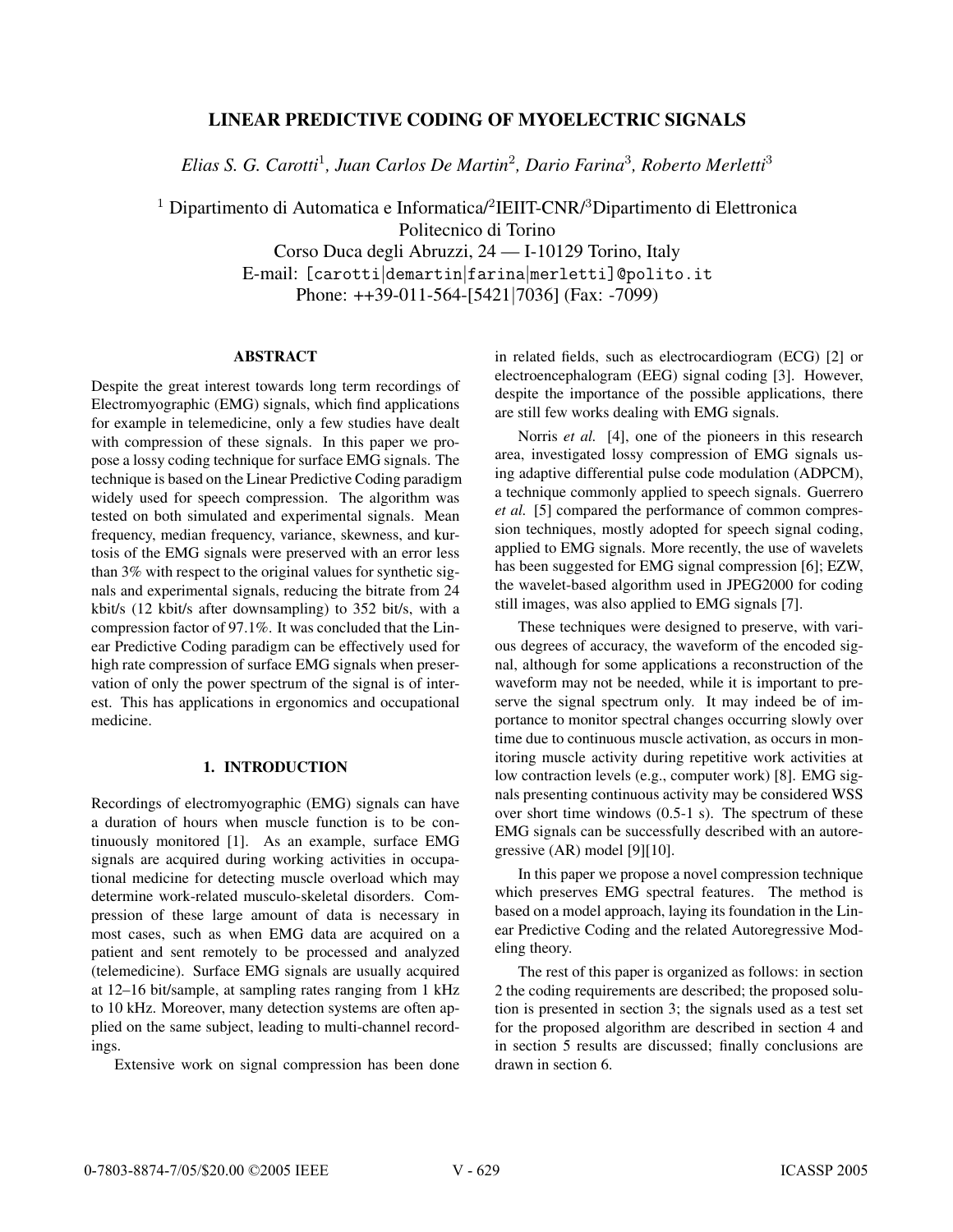#### **2. SURFACE EMG VARIABLES**

The features of surface EMG that we decided to preserve after compression are: the mean and median frequency, variance, skewness and kurtosis of the estimated power spectral density [11]. The moments of the PSD  $P[f]$  in the positive frequency domain are defined as follows:

$$
M_k = \sum_{i=1}^{N} f_i^k P[f_i] \cdot (f_i - f_{i-1}) \tag{1}
$$

$$
M_{Ck} = \sum_{i=1}^{N} (f_i - M_1)^k P[f_i] \cdot (f_i - f_{i-1}), \tag{2}
$$

where  $M_k$  and  $M_{C_k}$  are the standard and central moments of order k.

Mean frequency  $f_{\text{mean}}$  is defined as

$$
f_{\text{mean}} = \frac{\sum_{i=1}^{+N} f_i P[f_i] \cdot (f_i - f_{i-1})}{\sum_{i=1}^{+N} P[f_i] \cdot (f_i - f_{i-1})},\tag{3}
$$

where  $N$  is the number of frequencies for which the PSD has been estimated.

Median frequency  $f_{\text{med}}$  is the frequency such that half of the power of the signal is due to harmonics at frequencies lower than  $f_{\text{med}}$ , i.e.:

$$
\sum_{i=1}^{f_{\text{med}}} P[f_i] \cdot (f_i - f_{i-1}) = \sum_{i=f_{\text{med}}}^{+N} P[f_i] \cdot (f_i - f_{i-1}) =
$$

$$
\frac{1}{2} \cdot \sum_{i=1}^{+N} P[f_i] \cdot (f_i - f_{i-1}). \tag{4}
$$

Under certain conditions, a variation in  $f_{\text{med}}$  and  $f_{\text{mean}}$ provides an indication on the change in muscle fiber conduction velocity [11].

The second-order central moment,  $M_{C2}$ , i.e., the variance of the PSD, is computed as

$$
M_{C2} = M_2 - M_1^2 = \sum_{i=1}^{+N} (f_i - f_{\text{mean}})^2 P[f_i] \cdot (f_i - f_{i-1}).
$$
\n(5)

The normalized third central moment, i.e., the *skewness*,  $\mu_3$ , is defined as:

$$
\mu_3 = \frac{M_{C3}}{M_{C2}^{3/2}} = \frac{\sum_{i=1}^{+N} (f_i - f_{\text{mean}})^3 P[f_i] \cdot (f_i - f_{i-1})}{(\sum_{i=1}^{+N} (f_i - f_{\text{mean}})^2 P[f_i] \cdot (f_i - f_{i-1}))^{3/2}}.
$$
\n(6)

Skewness bears information on the asymmetry of the PSD with respect to the mean frequency.

The normalized form of the fourth order central moment, the *kurtosis*,  $\mu_4$ , expresses the degree of peakedness of the PSD, and is defined as:

$$
\mu_4 = \frac{M_{C4}}{M_{C2}^2} = \frac{\sum_{i=1}^{+N} (f_i - f_{\text{mean}})^4 P[f_i] \cdot (f_i - f_{i-1})}{(\sum_{i=1}^{+N} (f_i - f_{\text{mean}})^2 P[f_i] \cdot (f_i - f_{i-1}))^2}.
$$
\n(7)

### **3. ALGORITHM DESCRIPTION**

The surface EMG signals were divided in time epochs of 1 s. A parametric model-based approach was applied to preserve the spectral envelope irrespective of the signal waveform; thus, the mean square error of the reconstruction with respect to the original signal can not be used as performance metric.

The first step was downsampling the signals to 1 kHz, since all the relevant information is contained in the first 512 Hz; then a four-tap high-pass filter, with cutoff frequency 10 Hz, was applied to the signals to remove the significant DC component. The downsampling operation brought the bitrate from 24 kbit/s down to 12 kbit/s (each sample is 12 bit wide).

The EMG signals were then divided into a number of frames which were independently processed and coded. Each frame was modeled with an all-pole filter driven with unit-variance gaussian white noise, according to the AR model theory:

$$
H(z) = \frac{b_0}{1 + \sum_{n=1}^{p} a_n z^{-n}},
$$
\n(8)

where  $p$  represents the model order and the coefficients  $a_n$ can be also viewed as the optimal linear predictor coefficients in a Linear Predictive Coding (LPC) paradigm.

The coefficients  $a_n$  were computed using the autocorrelation method, which is guaranteed to assure the stability of the filter. Stability is especially important if a realization of the signal is needed at the decoder, even though, as a side effect of our modeling technique, information about the phase of the signal is lost, because Eq. (8) generates a model which is minimum phase. The direct consequence is that the waveform of the signal is generally not preserved; anyway this was not an issue for our purposes, since we just needed to accurately represent the spectrum of the signal.

The "goodness" of the model strongly depends on its order  $p$ , which should be accurately chosen because a model order too low does not preserve with enough accuracy the spectrum, especially for what concerns the higher order moments, while if  $p$  is too high the model is overfit; moreover the final bitrate grows linearly with  $p$ , as more coefficients have to be sent to the decoder.

The coefficients of the  $AR(p)$  model were sent to the decoder along with the energy of the signal, to have a sufficiently faithful reconstruction of the spectrum of  $s(n)$ . To further lower the bitrate, quantization could be considered.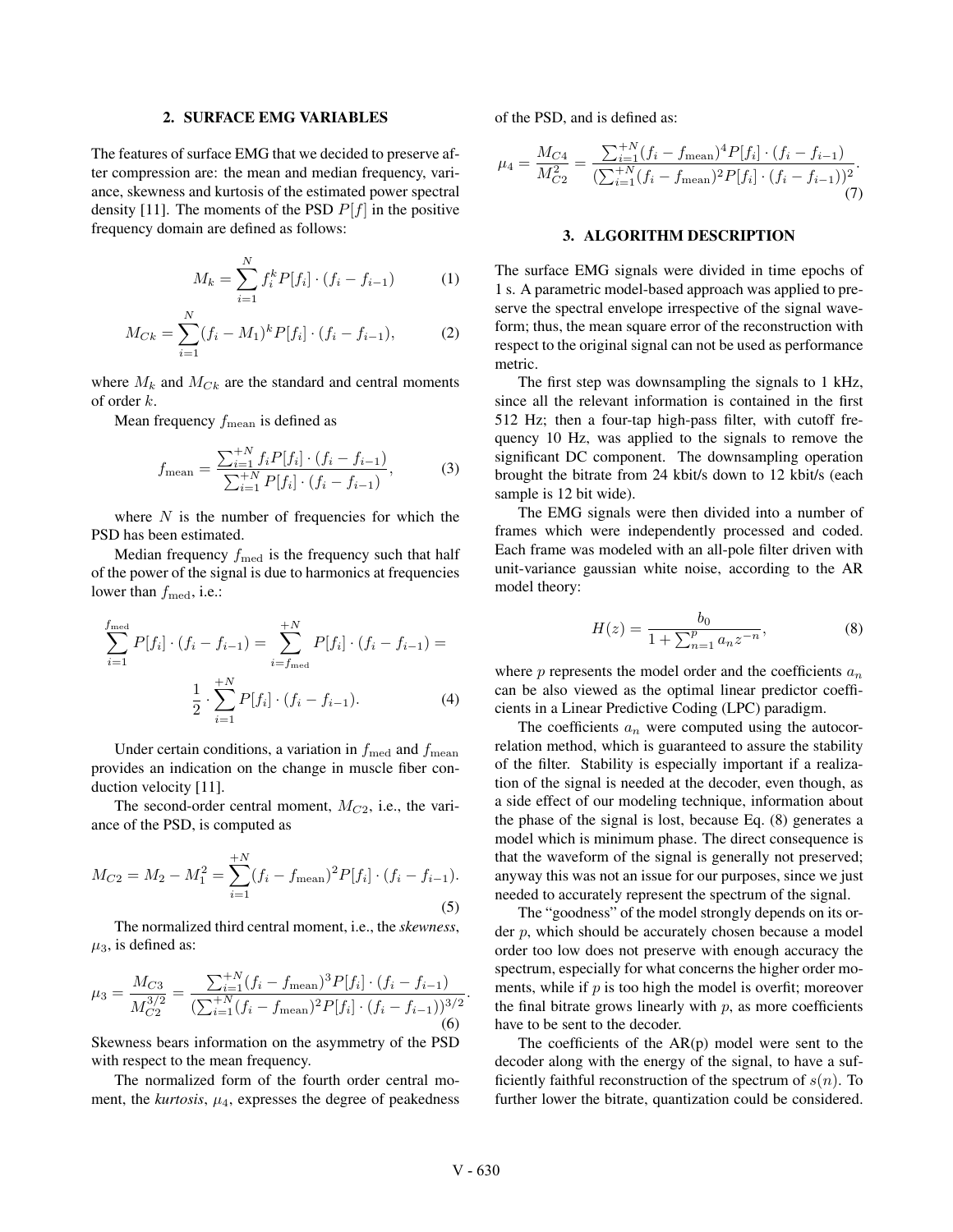| <b>Force level</b> | J mean |           | $/\text{med}$ |           | $M_{C2}$ |           | $\mu_3$ |           | $\mu_4$ |           |
|--------------------|--------|-----------|---------------|-----------|----------|-----------|---------|-----------|---------|-----------|
| $%$ of MVC         | Mean   | Std. dev. | Mean          | Std. dev. | Mean     | Std. dev. | Mean    | Std. dev. | Mean    | Std. dev. |
|                    | 0.08   | 0.04      | .74           | 0.18      | 0.60     | 0.22      | 2.08    | 0.29      | 0.60    | 0.14      |
| 10                 | 0.06   | 0.05      | .46           | 0.57      | 0.56     | 0.15      | 2.00    | 0.24      | 0.74    | 0.21      |
| 15                 | 0.04   | 0.05      | .36           | 0.30      | 0.42     | 0.04      | 1.86    | 0.18      | 0.60    | 0.16      |
| 20                 | 0.02   | 0.04      | .24           | 0.46      | 0.44     | 0.05      | l.82    | 0.19      | 0.60    | 0.14      |
| 30                 | 0.04   | 0.05      | .30           | 0.33      | 0.48     | 0.08      | 1.76    | 0.18      | 0.70    | 0.16      |
| 45                 | 0.00   | 0.00      | .50           | 0.41      | 0.50     | 0.10      | 1.84    | 0.11      | 0.76    | 0.05      |
| 60                 | 0.00   | 0.00      | .76           | 0.29      | 0.42     | 0.11      | 1.88    | 0.28      | 0.72    | 0.18      |

**Table 1**. Mean and standard deviation of the relative error (percentage of the original value) of the relevant parameters of the reconstruction with respect to the original synthetic signals. The signals were modeled as  $AR(10)$ . The force level is expressed as a percentage of the maximal voluntary force (MVC).

| <b>Force level</b> | mean |              | med          |              | $M_{C2}$ |              | $\mu_3$ |              | $\mu_4$ |           |
|--------------------|------|--------------|--------------|--------------|----------|--------------|---------|--------------|---------|-----------|
| $\%$ of MVC        | Mean | Std.<br>dev. | Mean         | Std.<br>dev. | Mean     | Std.<br>dev. | Mean    | Std.<br>dev. | Mean    | Std. dev. |
| 10                 | 0.35 | 0.14         | 222<br>∟⊿ں ر | 0.74         | .30      | 0.44         | 2.13    | 0.74         | 1.40    | 0.52      |
| 30                 | 0.43 | 0.15         | 3.02         | 0.42         | 2.97     | . 07         | 5.72    | 2.16         | 5.45    | 2.36      |
| 50                 | 0.47 | 0.10         | 2.65         | 0.29         | 3.52     | 1.56         | 7.18    | 2.36         | 6.85    | 3.61      |
| 70                 | 0.62 | 0.21         | 3.33         | 1.14         | 4.60     | 2.24         | 8.95    | 3.39         | 10.28   | 6.04      |

**Table 2**. Mean and standard deviation of the relative error (percentage of the original value) of the relevant parameters of the reconstruction with respect to the original experimental signal. The signals considered were recorded from 6 patients. The signals were modeled as AR(10). The force level is expressed as a percentage of the maximal voluntary force (MVC).

Direct quantization of the  $a_n$  coefficients is generally not advisable; the Line Spectral Pairs (LSF), an alternative representation of the  $a_n$ , could instead be profitably used to ensure maximum performance in terms of compression, quantized filter stability and interpolation efficiency.

### **4. TEST SIGNALS**

The proposed compression algorithm has been tested on both simulated and experimental surface EMG signals.

### **4.1. Simulated EMG signals**

Surface EMG signals were simulated with the model described in [12]. This model simulates synthetic motor unit action potentials generated by finite length fibers and detected by surface electrodes. The volume conductor (i.e., the tissues separating the muscle fibers and the recording electrodes) comprises the muscle, fat and skin tissues, separated by planar layers. The physical parameters of the model were selected as in [12]. Signals were generated as detected from the biceps brachii muscle at contraction forces from 5% to 100% of the maximal force.

#### **4.2. Experimental EMG signals**

Experimental EMG signals were collected from the biceps brachii muscle of six male subjects at contraction forces from 10% to 70% of the maximal force. A bipolar EMG detection system (inter-electrode distance 10 mm) was used for signal detection. The signals were amplified (amplifier with -3 dB bandwidth: 10-500 Hz), fed into a 12-bit acquisition board, and sampled at 2048 samples/s. Signal duration was 15 s.

### **5. RESULTS**

We developed a preliminary version of the proposed technique in Matlab, experimenting with the various parameters of the model and we found that a frame size  $N$  of 1024 samples (which, at a sampling frequency of 1024 Hz, corresponds to one epoch of 1 s) and 4-16 LPC coefficients determined optimal performance in terms of reconstruction error of the selected features. Most signals could be adequately modeled with only 6 coefficients, with errors in the higher order spectral moments always below 10%; more specifically, experiments showed that to faithfully preserve mean and median frequency a 4-taps filter is usually sufficient, while preserving skewness and kurtosis usually requires more coefficients. This means that, with 10 LPC coefficients and the gain, saved as 4-bytes floating point and no quantization, the compression factor of the encoded signal with respect to the downsampled original signal is approximately 1:35.

A commonly accepted measure of compression is de-